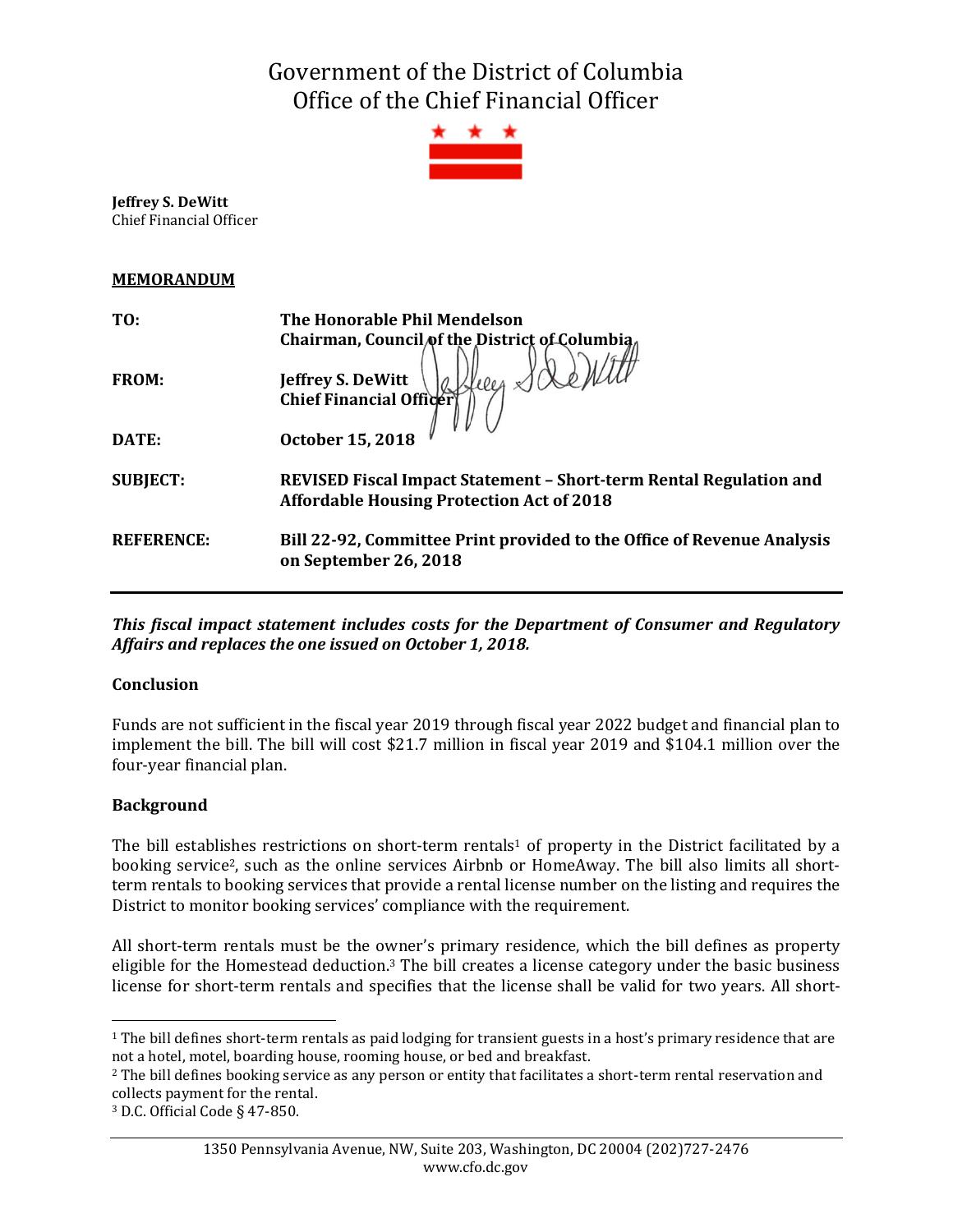The Honorable Phil Mendelson FIS: "Short-term Rental Regulation and Affordable Housing Protection Act of 2018," Bill 22-92, Committee Print provided to the Office of Revenue Analysis on September 26, 2018

term renters must have a short-term license, liability insurance of at least \$500,0004, and a 24-hour accessible telephone number, to be answered by a person in case of emergency. No license may be issued if renting the property is prohibited by the zoning regulations.

A vacation rental is defined as a rental of an entire home, or a portion of a home, while the owner is not present. The bill requires owners to obtain a vacation rental endorsement (but no additional fee may be charged) prior to renting. Vacation rentals may not be rented more than 90 nights per year.

Short-term rentals cannot exceed eight guests, or two per bedroom, whichever is greater. The bill requires all short-term rentals to post license information within the rental unit, maintain a working smoke detector outside the sleeping area of a rental unit and on all habitable floors of a property, and a carbon monoxide detector on all floors. The unit must provide unobstructed egress from the rental unit in case of afire, and be cleaned between tenants, including change of linens and towels.

Owners must pay all transient lodging taxes and booking services must collect it on their behalf. Both parties must retain records of each rental for two years.

The bill establishes new requirements for short-term rental booking services. Booking services must submit a monthly report to DCRA on all transactions in the District, including names, addresses, and license numbers for the property rented. Booking services are prohibited from booking an individual vacation rental property for more than 90 nights per year, and from booking any rental within five days of suspension of a short-term rental license.

The bill requires the Department of Consumer and Regulatory Affairs (DCRA) to monitor short term rentals for compliance, including monitoring of statistics, and investigate booking services for any suspected violations. DCRA must notify booking services immediately of any non-compliant listings discovered. Owners not complying with the requirements are liable for a civil penalty of \$500 for first violation, \$2,000 for second violation, and a penalty of \$6,000 and a revocation of the license for a third violation. Booking services not complying with the requirements are subject to \$1,000 civil penalty for each violating transaction.

#### **Financial Plan Impact**

 $\overline{a}$ 

Funds are not sufficient in the fiscal year 2019 through fiscal year 2022 budget and financial plan to implement the bill. The bill will cost \$21.7 million in fiscal year 2019 and \$104.1 million over the four-year financial plan.

The bill will reduce nearly all transient lodging revenue currently received from short-term rentals through booking services. This is because the bill will limit listings in several ways and remove the ability of owners of unlicensed short-term rentals to use booking services. First, the bill limits rentals to properties in which the owner is receiving the Homestead deduction, eliminating investor rentals. Second, the bill limits vacation rentals, in which the owner is not present on the property, to a maximum of 90 days per year. Currently such rentals are occurring all year. Third, the bill limits rentals to properties currently zoned for transient rentals. Because approximately 80 to 90 percent of short-term rentals occur in residential zones, this restriction is expected to

<sup>4</sup> The Mayor may adjust this amount by rulemaking.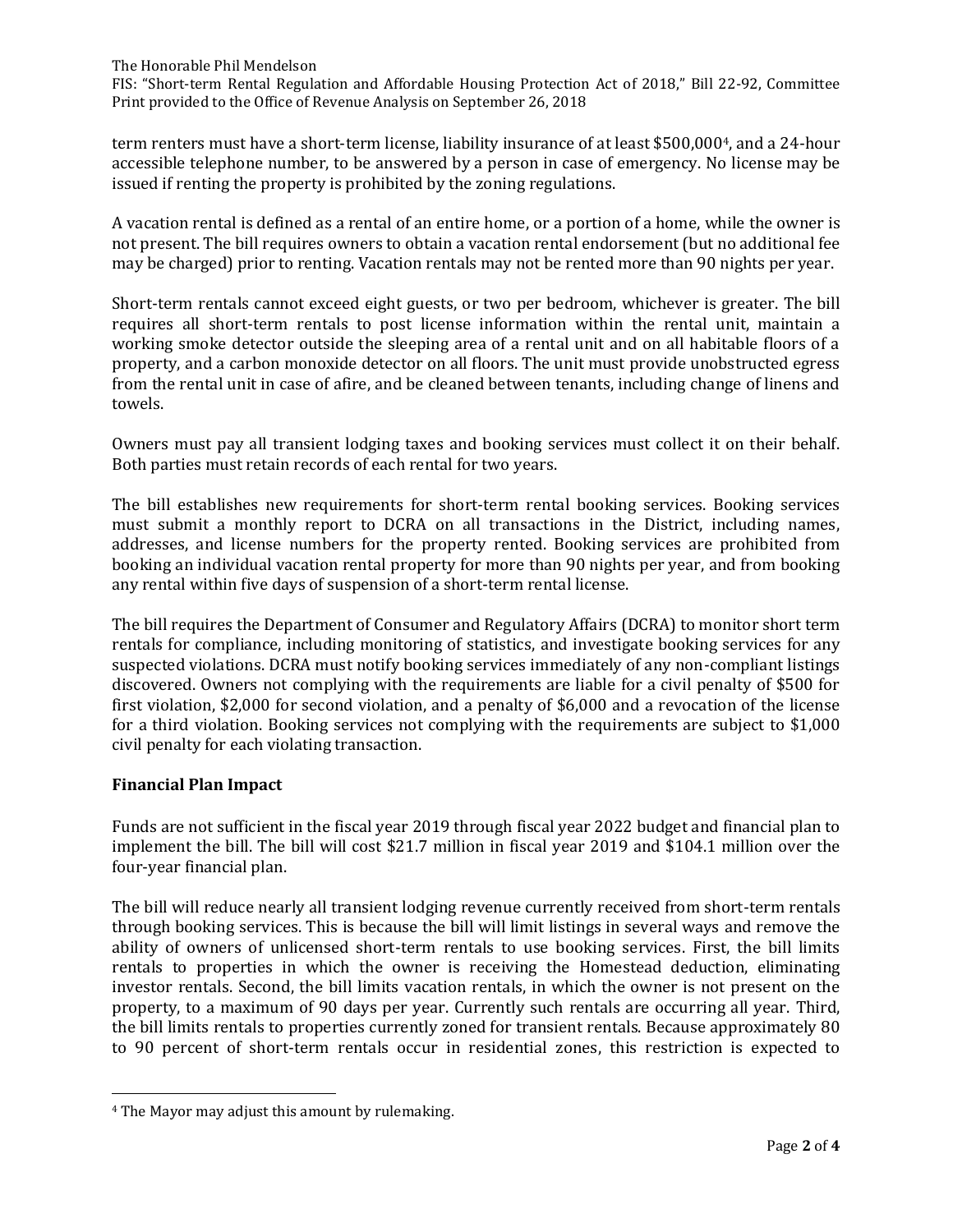The Honorable Phil Mendelson

 $\overline{a}$ 

FIS: "Short-term Rental Regulation and Affordable Housing Protection Act of 2018," Bill 22-92, Committee Print provided to the Office of Revenue Analysis on September 26, 2018

eliminate nearly all current short-term rentals.<sup>5</sup> Lastly, the bill's license requirement clarifications could reduce the number of short-term rentals that occur through booking sites, potentially disincentivizing the casual renter currently renting only a few times per year. The bill clarifies that licenses are required for all booking transactions and requires booking entities and DCRA to carefully monitor licensures. Therefore, we expect that short-term rental activity that currently takes place but may violate licensure and zoning rules will either cease or move to less prominent channels with reduced occupancy tax compliance.

Lastly, the bill imposes significant administrative requirements on DCRA and will require the establishment of an office dedicated to licensure and monitoring of short-term rentals. The Office of Revenue Analysis assumes staffing requirements will be in line with current business license ratios.<sup>6</sup> Additionally, DCRA plans to build a new web page to submit license applications as well as the required reporting from short-term rental booking services. The website and underlying information technology infrastructure will support DCRA in fulfilling the requirements to monitor listings, analyze statistics, and communicate with licensees and booking services.

<sup>5</sup> We expect that regulations will need to clarify how certain zoning rules (such as mixed-use zones) should apply to short-term rentals. Additionally, residential zones abut small commercial and mixed used zones, and booking agencies do not advertise location data that is specific enough to determine whether certain rentals fall in mixed use or residential zones. We therefore conservatively assume 100 percent of short-term rentals will be affected by the zoning requirement in the bill.

<sup>6</sup> The precise ratio of license to personnel varies by position category. For positions like license staff, inspectors, and investigators there is approximately 1 FTE per 2,500 license applications and renewals. For positions like attorneys and senior staff, there are fewer positions per license application.